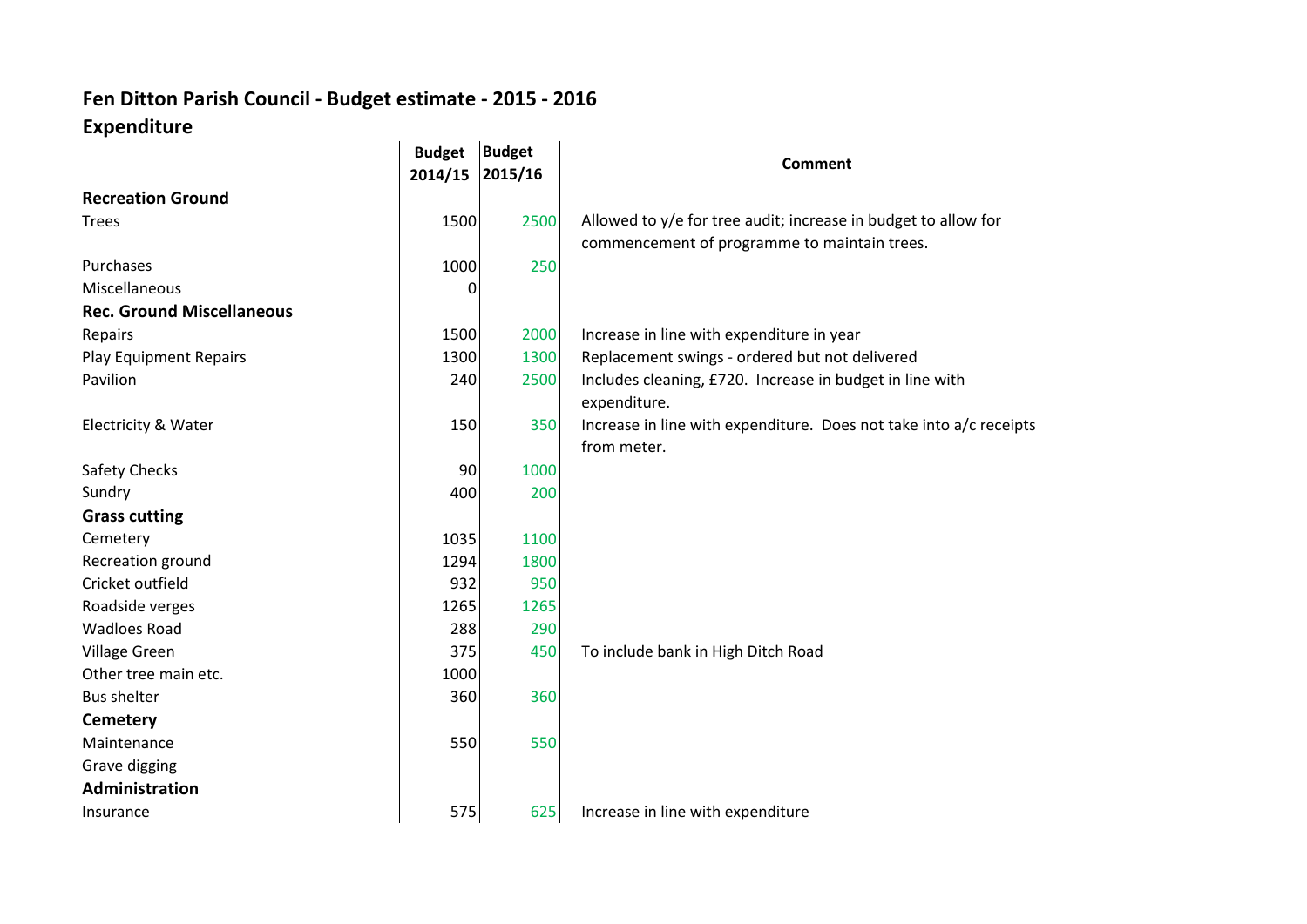| <b>Salaries</b>                | 6300  | 6405  | Increase due to NJC agreed 2.2% increase                          |
|--------------------------------|-------|-------|-------------------------------------------------------------------|
| <b>Employer NI</b>             |       |       |                                                                   |
| <b>General Admin</b>           |       |       |                                                                   |
| Mileage                        | 200   | 200   |                                                                   |
| <b>GA Electricity</b>          | 125   | 125   |                                                                   |
| Telephone & postage            | 350   | 350   |                                                                   |
| Payroll                        | 95    | 150   | In line with expenditure                                          |
| Office equipment               | 0     | 0     |                                                                   |
| Admin. expenses                | 200   | 200   |                                                                   |
| Audit fees                     | 450   | 450   | Reduced as excess due to new internal auditor and clerk           |
| <b>Affiliation fees</b>        | 400   | 200   | Reduced budget. No CAPALC sub as agreed.                          |
| Expenses                       | 156   | 150   |                                                                   |
| Training/publications          |       |       |                                                                   |
| Training                       | 300   | 500   | Increased for new councillors                                     |
| Publications                   | 0     | 150   | Increase for potential referendum and surveys                     |
| Newsletter                     | 464   | 500   | Increase in line with expenditure. Additional as extra Newsletter |
|                                |       |       | published                                                         |
| Advertising                    |       |       |                                                                   |
| Legal/professional fees        | 2500  |       |                                                                   |
| <b>Other miscellaneous</b>     |       |       |                                                                   |
|                                | 0     | 100   |                                                                   |
| War memorial                   |       |       | Additional in response to request for contibution to planting     |
| s.137                          | 800   | 800   |                                                                   |
| <b>Maintenance and repairs</b> |       |       |                                                                   |
| Maintenance/repairs            | 900   |       |                                                                   |
| Fireworks                      | 650   | 650   |                                                                   |
| <b>Street lighting</b>         | 200   | 200   |                                                                   |
| Street furniture               | 1000  |       |                                                                   |
| Local Highway Initiative       | 1000  |       |                                                                   |
| Highways                       | 0     | 2000  | Additional budget item for PC paid work (DYL)                     |
|                                |       |       |                                                                   |
| Total                          | 29944 | 30620 |                                                                   |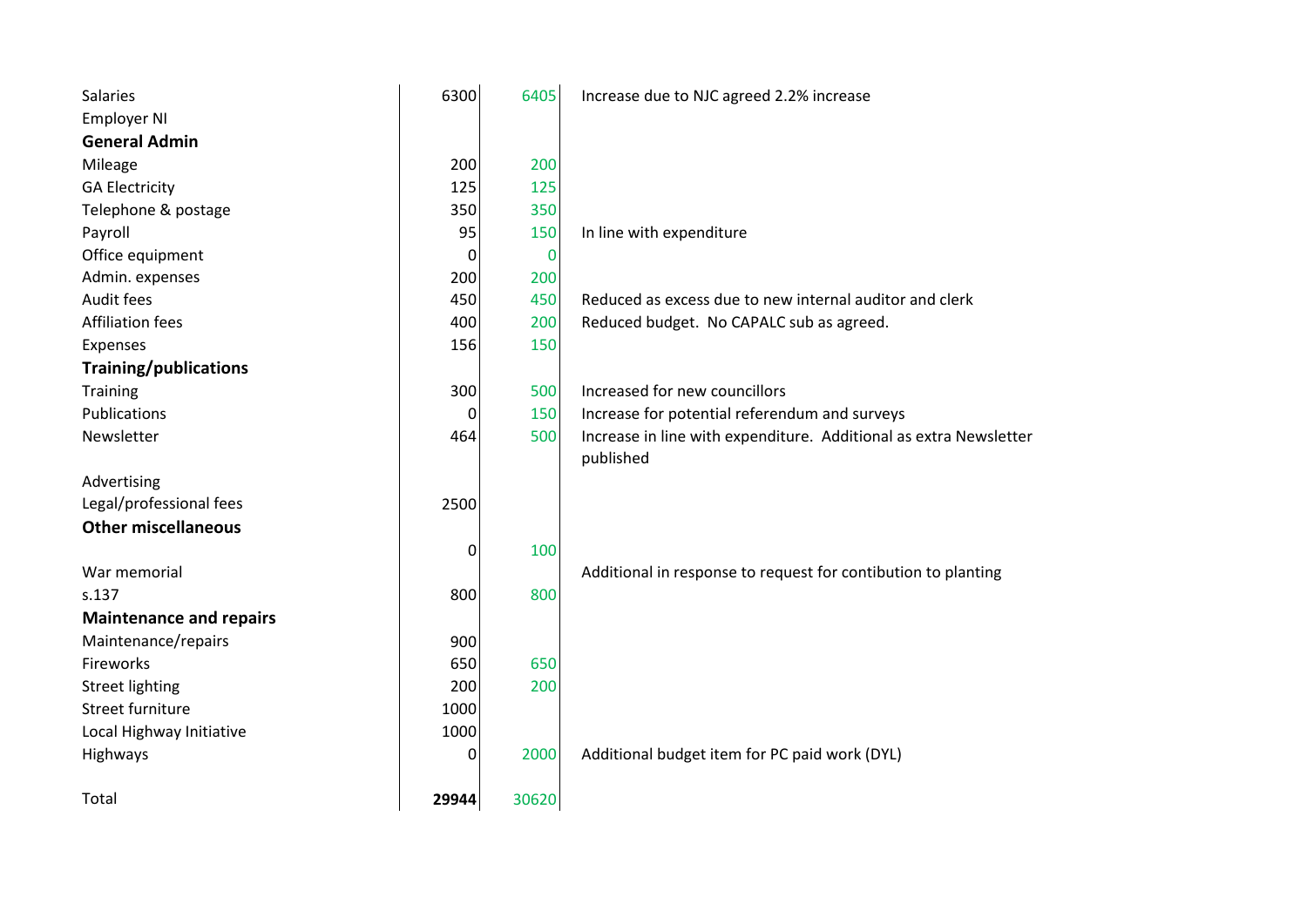## **Income**

| <b>Burial Ground Fee</b> | 1000        | 1000 |                                                              |
|--------------------------|-------------|------|--------------------------------------------------------------|
| Grave digging            | 0           |      |                                                              |
| <b>Recreation Ground</b> | 75          | 200  |                                                              |
| Contributions            |             |      |                                                              |
| Cricket                  | $\mathbf 0$ | 150  |                                                              |
| Football                 | 500         | 400  |                                                              |
| Use of Pavilion          | 0           |      |                                                              |
| Electricity              | 50          | 120  | From meter                                                   |
| Verges                   | 0           | 440  | From CCC                                                     |
| Open Space               | $\Omega$    | 480  | Income from Fireworks Night                                  |
| Grants                   | 0           |      |                                                              |
| Admin                    | 2000        | 1500 | last claim 6 months to 31 December. Claims suspended for six |
|                          |             |      | months due to delay in application process                   |
| <b>Bank Interest</b>     | 500         | 500  |                                                              |
|                          |             |      |                                                              |
|                          | 4125        | 4790 |                                                              |

## **Bank balance as at 31 December 2014:**

| <b>Community Account</b>         |      | 4697  |       |
|----------------------------------|------|-------|-------|
| <b>Business Saver Account</b>    |      | 41266 | 45963 |
| VAT refund                       |      |       |       |
| April 13 - March 14              | 1926 |       |       |
| April 14 - Dec. 14               | 1917 |       | 3843  |
|                                  |      |       |       |
|                                  |      |       | 49806 |
| add est. receipt to $y/e$        |      |       | 2675  |
| lessest. expense to $y/e$        |      |       | 9381  |
|                                  |      |       |       |
| Est. balance at at 31 March 2015 |      |       | 43100 |
|                                  |      |       |       |